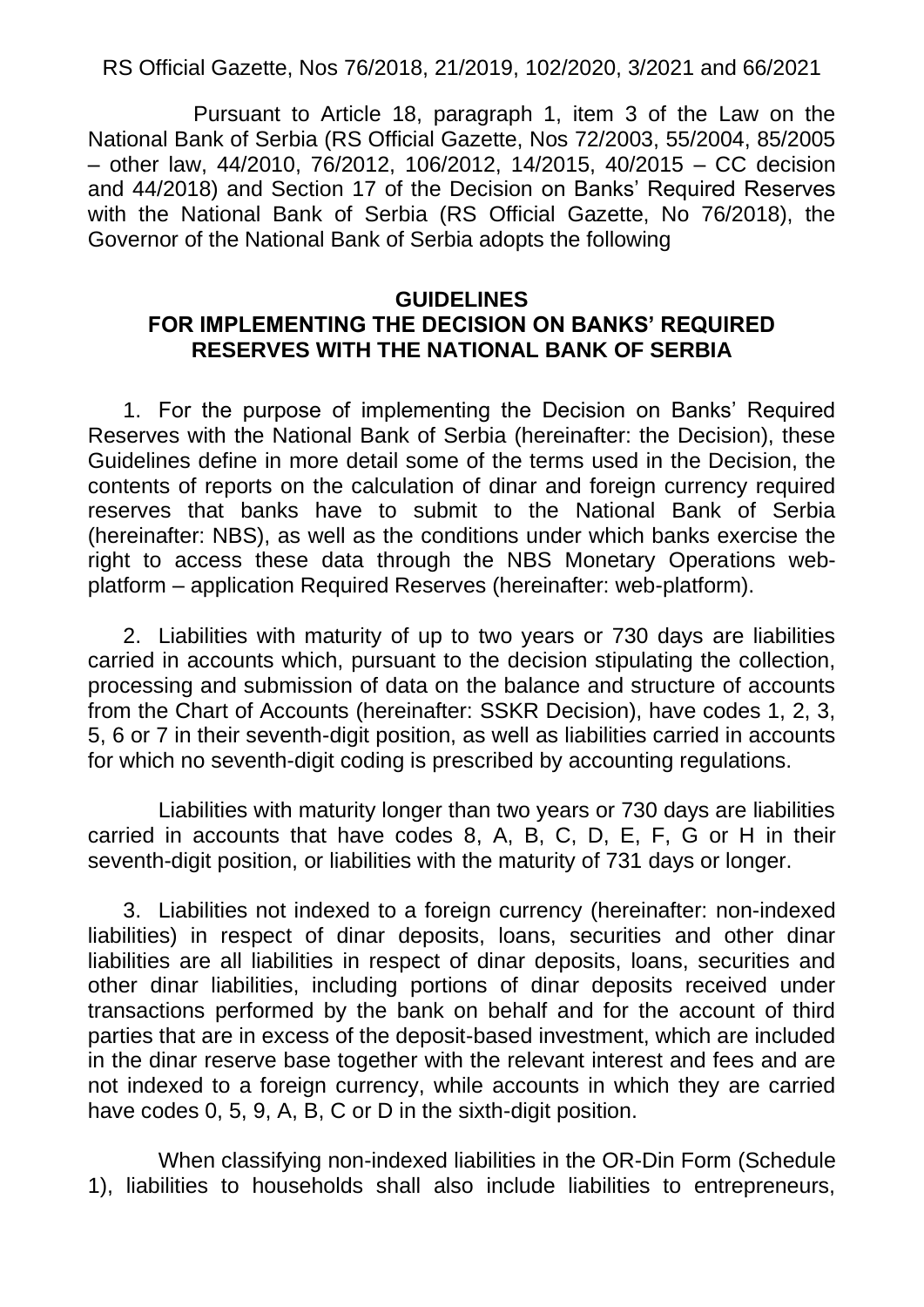private households with employed persons and registered agricultural producers, while the accounts in which they are carried have codes 40, 80 or 81 in the fourth and fifth-digit positions.

Non-indexed liabilities also mean non-indexed liabilities in respect of dinar deposits, loans and other external dinar liabilities relating to dinar deposits and loans received from foreign entities, as well as other dinar liabilities to foreign entities, including relevant interest and fees which are included in the dinar reserve requirement base and are not indexed to a foreign currency, and the accounts in which they are carried have codes 70, 71, 72, 73, 74 or 75 in the fourth and fifth-digit positions, and codes 0, 5, 9, A, B, C, or D in the sixth-digit position.

Liabilities from paragraph 3 of this Section are disclosed separately in the OR-Din Form (Schedule 1), under ref. Nos 1.2 and 2.2, and classified by maturity in accordance with Section 2 of these Guidelines.

4. Liabilities in respect of foreign currency savings deposits with banks are foreign currency liabilities under transaction deposits, demand deposits, short- and long-term deposits of households, entrepreneurs, foreign natural persons, domestic non-resident natural persons, private households with employed persons and registered agricultural producers, including respective interest and fees which are included in the foreign currency reserve base and are carried in banks' ledgers in the following accounts: 500, 501, 502, 503, 504, 505, 520 and 521, and have codes 40, 60, 61, 72, 73, 80 or 81 in the fourth and fifth-digit positions.

Liabilities from paragraph 1 of this Section are disclosed separately in the OR-Dev Form (Schedule 2), under ref. Nos 1.3 and 2.3, and classified by maturity in accordance with Section 2 of these Guidelines.

5. Foreign currency-indexed liabilities (hereinafter: indexed liabilities) in respect of dinar deposits, loans, securities and other indexed liabilities are all liabilities in respect of dinar deposits, loans, securities and other dinar liabilities, including portions of dinar deposits received under transactions performed by the bank on behalf and for the account of third parties that are in excess of the deposit-based investment, as well as exchange rate differentials, relevant interest and fees which are included in the foreign currency reserve base and are indexed to a foreign currency, while accounts in which they are carried have codes 1, 2, 3, 4, 6, 7, 8, E, F, G, H, I, J, K, L, M, N or O in the sixth-digit position.

Liabilities from paragraph 1 of this Section are disclosed separately in the OR-Dev Form (Schedule 2), under ref. Nos 1.4 and 2.4, and classified by maturity in accordance with Section 2 of these Guidelines.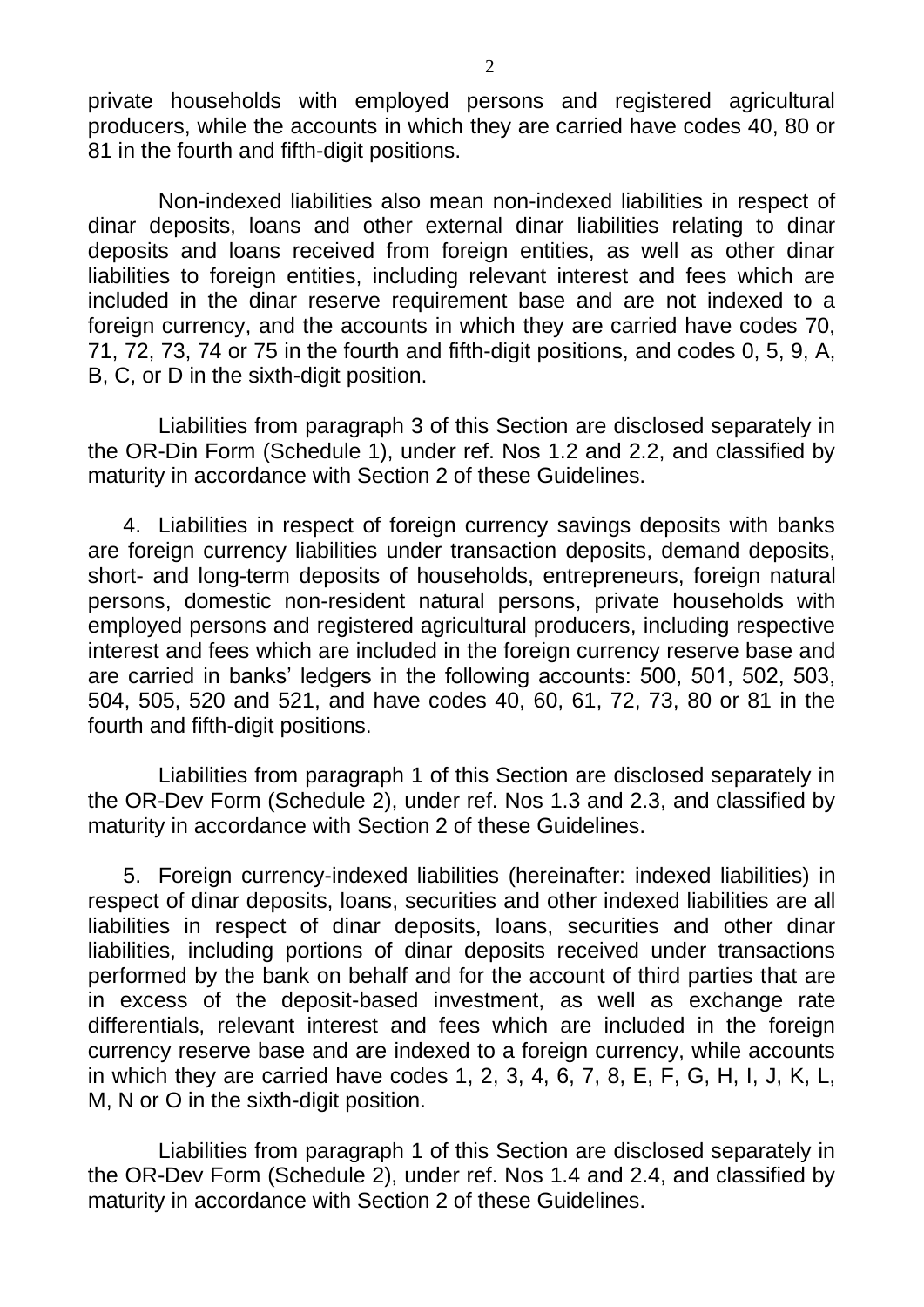6. Subordinated liabilities exempt from reserve requirements, under the terms of the Decision, represent the total amount of subordinated liabilities initially recognised by the NBS as eligible for inclusion in the bank's Tier 2 capital in accordance with the NBS decision governing the capital adequacy of banks.

7. Liabilities to banks allocating required reserves with the NBS also include liabilities to banks that used to allocate required reserves in line with NBS regulations, but against which bankruptcy or liquidation proceedings were instituted in the meantime. These liabilities mean only the liabilities incurred until the day such proceedings are instituted.

8. The base for the calculation of dinar and foreign currency required reserves is the daily carrying average balance of liabilities established by the Decision in the prior calendar month, carried in the bank's accounts from the account list published on the NBS website, as well as in other accounts in which liabilities to be included in the reserve requirement base in line with the Decision are carried.

The base for the calculation of dinar and foreign currency required reserves does not include liabilities carried in accounts that have code 10 – *central bank* in the fourth and fifth-digit positions, or liabilities relating to domestic banks, and the accounts in which they are carried have code 11 – *banks* in the fourth and fifth-digit positions.

Notwithstanding paragraph 2 of this Section, the base for the calculation of dinar and foreign currency required reserves includes banks' liabilities for issued securities and the accounts in which they are carried have code 11 – *banks* in the fourth and fifth-digit position, in accordance with the SSKR Decision.

The base for the calculation of foreign currency required reserves from paragraph 1 of this Section also includes the daily carrying average balance of deposits, loans and other foreign currency funds received from abroad under transactions performed by a bank on behalf and for the account of third parties in the prior calendar month, which are carried in off-balance sheet records in account group 95.

9. The daily balance of dinar funds in the RTGS-IPS account is the balance of those funds recorded in the statement of that account in accordance with the rules governing the NBS RTGS payment system.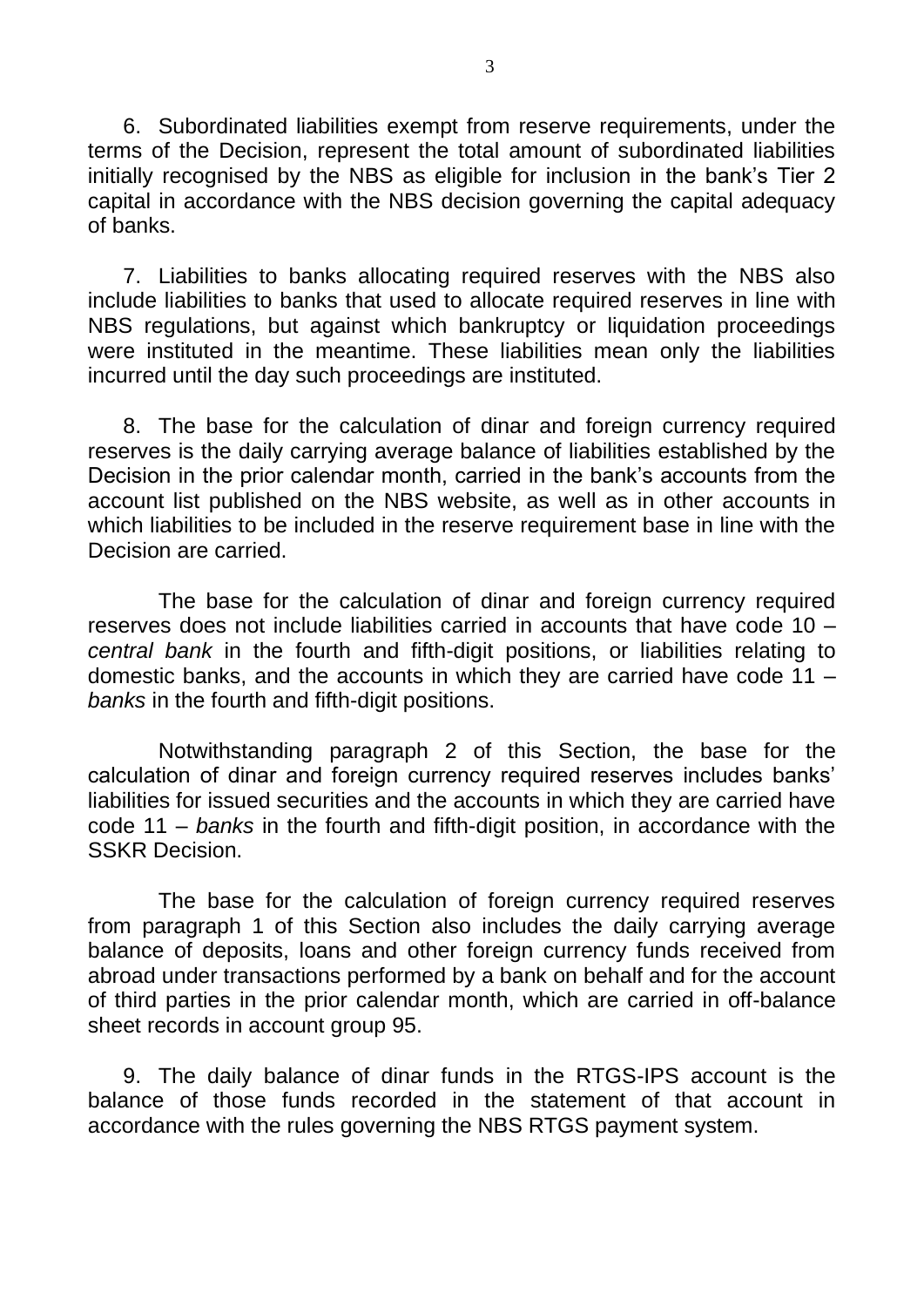The daily balance of dinar funds in the RTGS-IPS account on a nonbusiness day is the daily balance of those funds on the last business day for which a statement from that account has been submitted.

10. The average daily balance of allocated foreign currency required reserves in the maintenance period shall be in excess of the calculated foreign currency required reserves in that period, within the meaning of Section 12, paragraph 2 of the Decision, if it exceeds 100.49% of the calculated foreign currency required reserves in that period.

11. Banks shall submit to the NBS the following reports:

1) report on the calculation of dinar required reserves – OR-Din Form (Schedule 1);

2) report on the calculation of foreign currency required reserves – OR-Dev Form (Schedule 2);

3) overview of dinar and foreign currency liabilities and interest margins in respect of funds received by banks in accordance with Section 3, item 4) of the Decision – OR-MFO Form (Schedule 3);

4) report on the stock of dinar loans approved under the guarantee scheme which fulfil the prescribed conditions – in OR-SK Form (Schedule 3a).

Before the end of the calendar month, banks shall notify the NBS if, as of the next maintenance period, they do not intend to calculate the required reserves on the amount of funds from Section 3, item 4) of the Decision. At the same time, they shall submit data on the reinvestment of those funds, particularly data on the sources of funds, the amount of reinvested funds, their purpose, interest rate paid by the bank on those sources of funds, as well as data on average interest margins on loans approved by the bank from other sources of funds.

If the supervision of the submitted and other available data reveals that the condition regarding the reinvestment of funds, within the meaning of Section 3, item 4) of the Decision, has not been met, the NBS shall notify the bank thereof within ten days of the day it received the notification from paragraph 2 of this Section, i.e. when it determines that this condition is no longer met.

The Forms referred to in this Section are enclosed with and integral to these Guidelines.

12. Banks shall submit the reports from Section 11, paragraph 1 of these Guidelines electronically to the NBS – ICT Department, on the  $17<sup>th</sup>$  day of the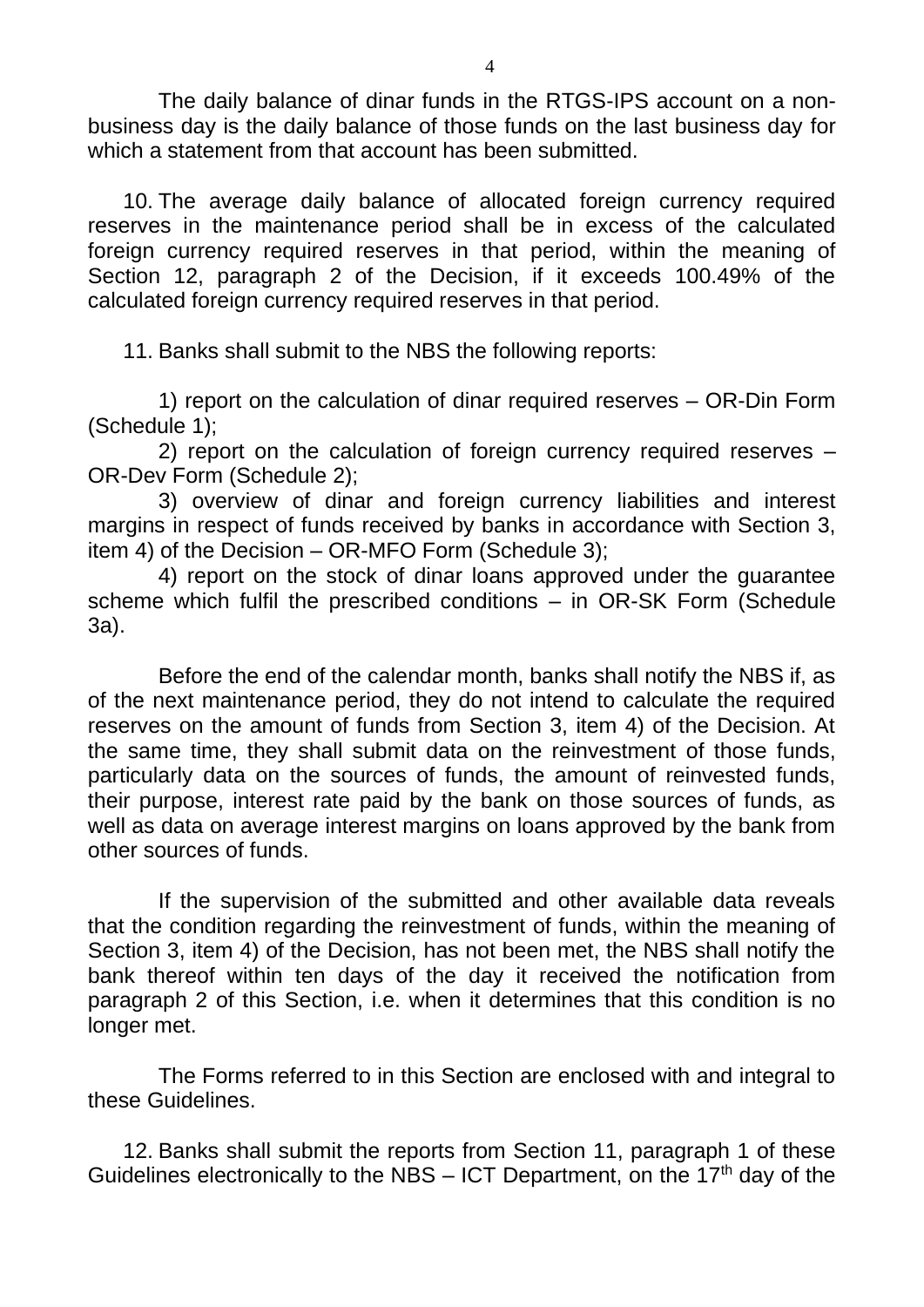month, in line with the guidelines regulating the compilation and electronic submission of data to the NBS.

Notwithstanding paragraph 1 hereof, if the  $17<sup>th</sup>$  day of the month falls on a non-business day, banks shall submit the reports referred to in that paragraph on the last business day prior to the day of the required reserves calculation.

13. Banks can access the following data through the web-platform:

1) data on the amount of calculated dinar and foreign currency required reserves;

2) data on the average daily balance of allocated dinar and foreign currency required reserves on a selected day and or average for the maintenance period;

3) data on interest calculated in respect of required reserves and the level of interest rate applied in that calculation.

Access to and the use of the web-platform is regulated in more detail by the web-platform user guide.

For the purpose of using the web-platform, banks shall use the prescribed form (Schedule 4), enclosed with and integral to these Guidelines, to submit to the NBS the internet protocol address (IP address) and the lists of persons authorised to access the web-platform on behalf and for the account of those banks.

Banks shall notify the NBS of any change in the list of persons from paragraph 3 of this Section as soon as such change occurs.

14. A bank that has been granted an operating license after the first day of the calendar month shall submit the report on its first calculation of required reserves against the reserve requirement base which pertains to the next calendar month, i.e. when data on the daily balances of deposits and other items included in the reserve requirement base for all days in the calendar month become available.

Calculated required reserves of a bank founded by a merger of two or more banks and granted an operating licence, as well as of a bank that has obtained approval of the NBS to acquire another bank, shall be the sum of the calculated required reserves of banks that merged or of the acquiring bank and the target bank during the maintenance period in which the funds in such required reserve accounts were merged, whereas the allocated required reserves, from the  $18<sup>th</sup>$  day of the month until the day of the merging of funds in required reserve accounts of such banks shall be the sum of allocated